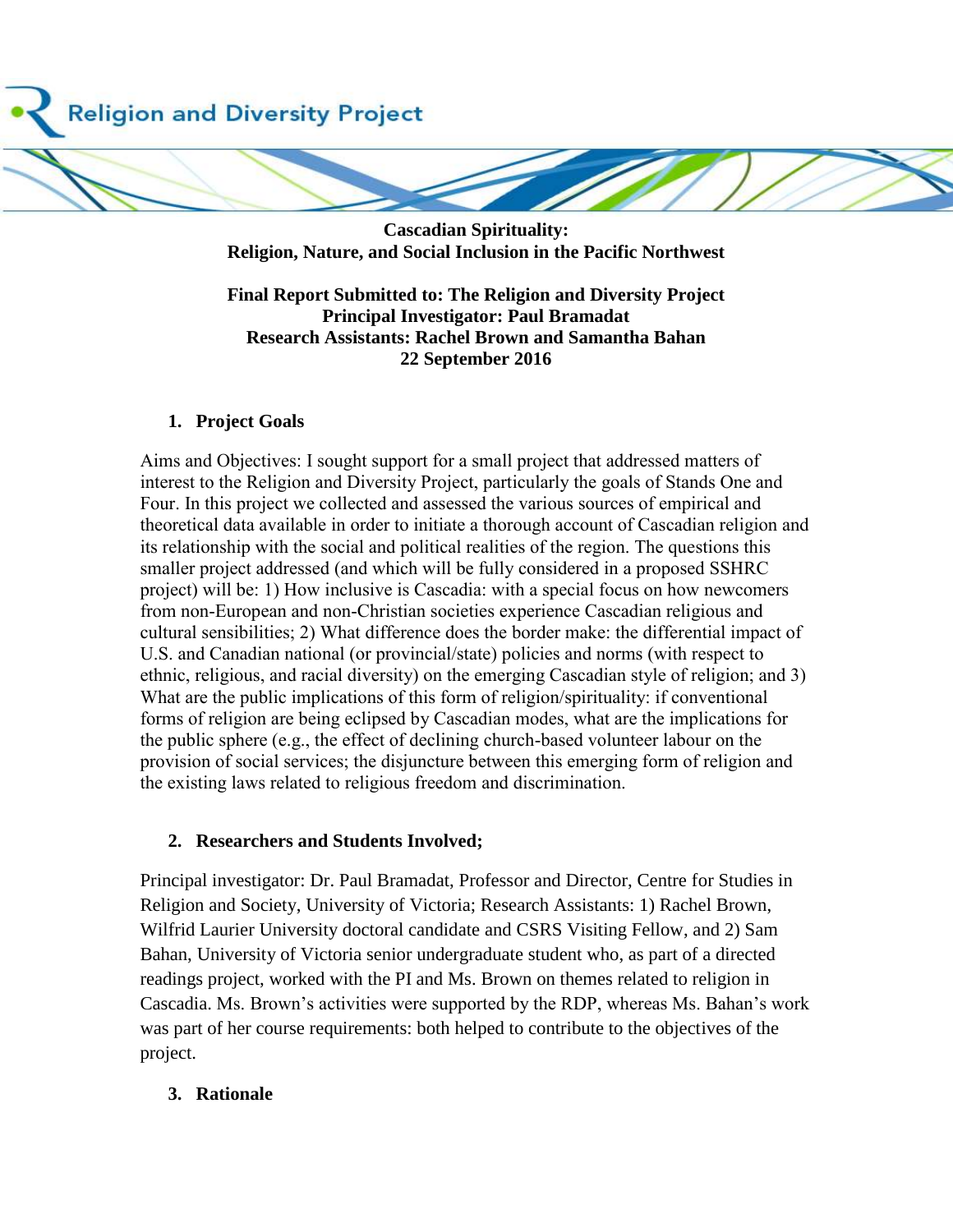**Religion and Diversity Project** 

The "Cascadia" region encompasses the lower half of British Columbia and the states of Washington and Oregon (although some definitions include all of B.C. and parts of northern California). Scholars and journalists have recently begun to reflect on the arguably distinctive religious and spiritual characteristics of this region; nonetheless many questions remain unanswered and many implications remain unconsidered. Traditional forms of religion are alive and well in Cascadia – e.g., evangelical Christianity in the Fraser Valley of B.C. and in the suburbs of Seattle and Portland; and rapidly growing traditions such as Sikhism, Islam, and Hinduism around Vancouver, B.C. However, when people speak of the religious features of Cascadia, they are generally referring to a progressive, post-institutional, eclectic form of spirituality characterized by a suspicion of tradition and an identification with the natural environment of the west coast.

### **4. Methods**

Methods: Innovation Grant funds were used to hire a doctoral student (Rachel Brown) to gather and review existing research on the nature of this phenomenon to provide an account of both its empirical characteristics and its symbolic role in conversations about religion in North America. Specifically, we were able to: a) identify and collect existing data sources (e.g., surveys, historical accounts, sociological and ethnographic work, dissertations, court cases); b) determine and report on provisional answers to the above three questions; c) identify remaining work to be performed in Canada and the US in order to answer these questions fully; d) create a team of scholars to collaborate on a major international research project in the following year; and e) draft a proposal to SSHRC to support this research.

#### **5. Ethics, permissions (include any delays)**

As human subjects were not involved in this project, ethics approval was not sought.

#### **6. Summary of Activities**

With the support provided by the RDP, I was able to hire and work closely with an excellent doctoral student from Wilfrid Laurier University as we assessed the existing and emerging research terrain related to Cascadia. In particular,

We addressed the three questions in our objectives (see above);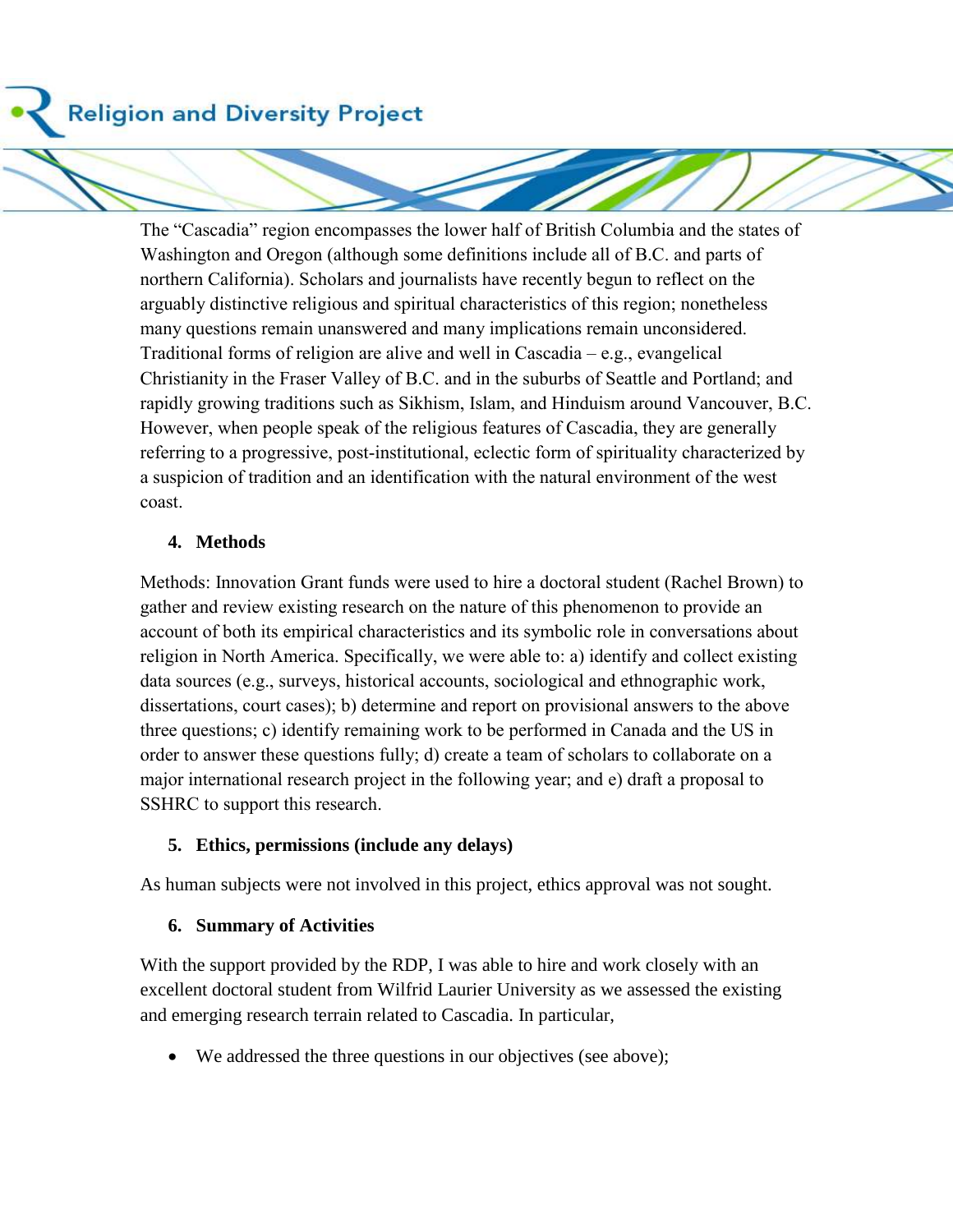

- I visited religious or spiritual sites in Victoria, Vancouver, Seattle, and Portland to get a stronger "lay of the land" and determine the best approach to the issues that interest scholars and policy makers;
- We produced a report (attached) summarizing our initial responses to the three questions;
- We produced a list of scholars engaged in research on the region (attached);
- We produced an annotated bibliography (attached);
- Using these resources, we were able to produce an application for a SSHRC Insight Grant (to be submitted in October 2016)

# **7. Provisional Findings**

See three attached documents.

## **8. Outputs**

In addition to giving a presentation in religion/spirituality in Cascadia at the RDP meeting in Montreal (May 2016), and producing the three attached documents, this research endeavour has allowed me to write a grant application to be submitted to SSHRC's Insight program. This support has been extremely valuable; the proposal is far stronger than it would otherwise have been.

## 9. **Finances**

**Breakdown of Expenses for** *Cascadian Spirituality: Religion, Nature, and Social Inclusion in the Pacific Northwest*

| <b>Student Funding*</b> | Amount     | <b>Name</b>                                   | <b>Dates</b>                | Project                   |
|-------------------------|------------|-----------------------------------------------|-----------------------------|---------------------------|
| <b>Student Stipends</b> | N/A        | N/A                                           | N/A                         | N/A                       |
| Student Assistantship   | \$6,669.69 | Rachel Brown<br>$-$ Research<br>Assistantship | August 2015-<br>August 2016 | Cascadian<br>Spirituality |
| <b>Research Funding</b> | Amount     | Project                                       | <b>Dates</b>                | Specifics**               |